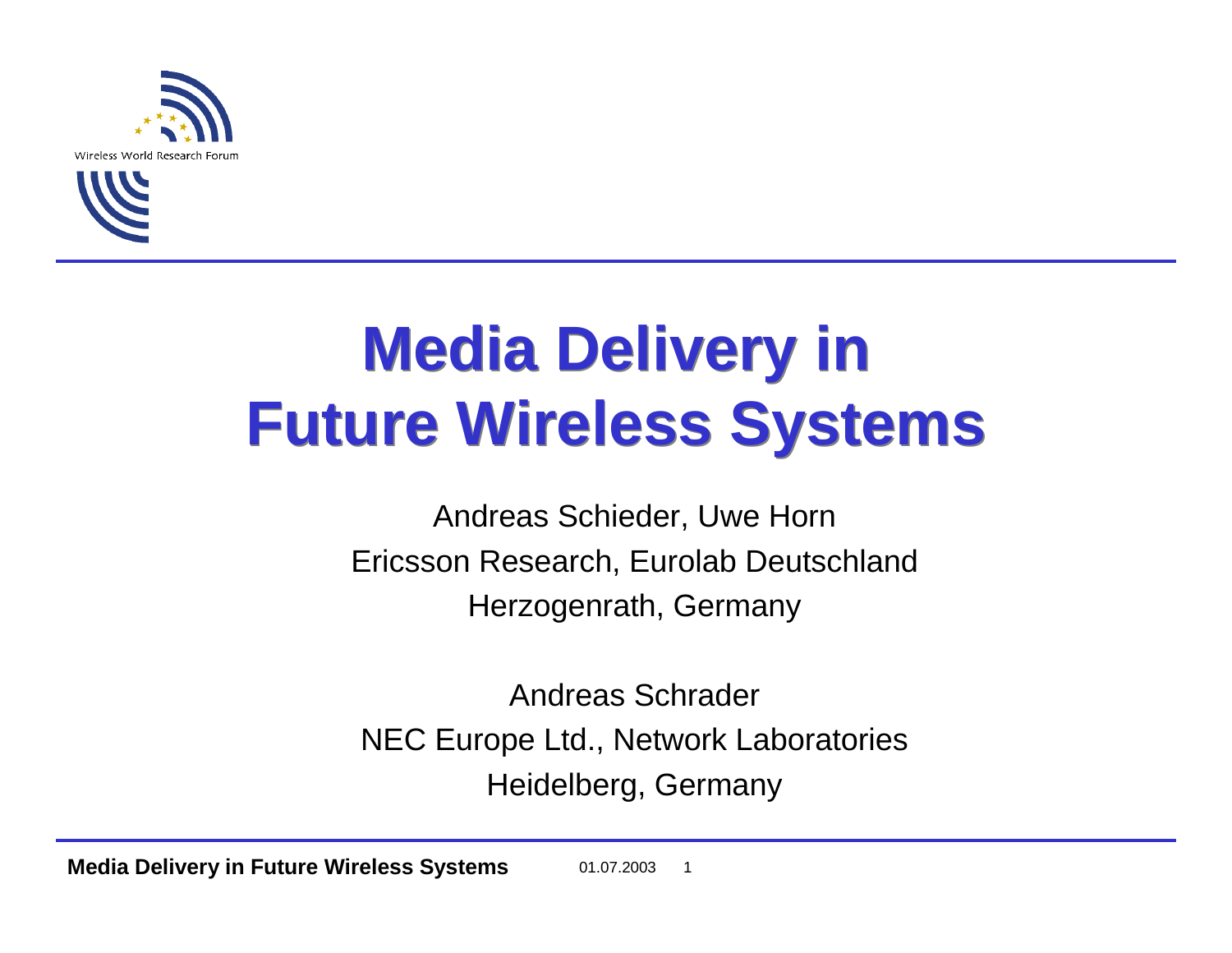



**Future networks will be Future networks will be** *multimedia multimedia* 

#### **Multimedia Delivery Multimedia Delivery** 回

Will be a leading service in the future mobile Internet



**Source: Ovum, Streaming Media: Commercial Opportunities, Forecast, 2002**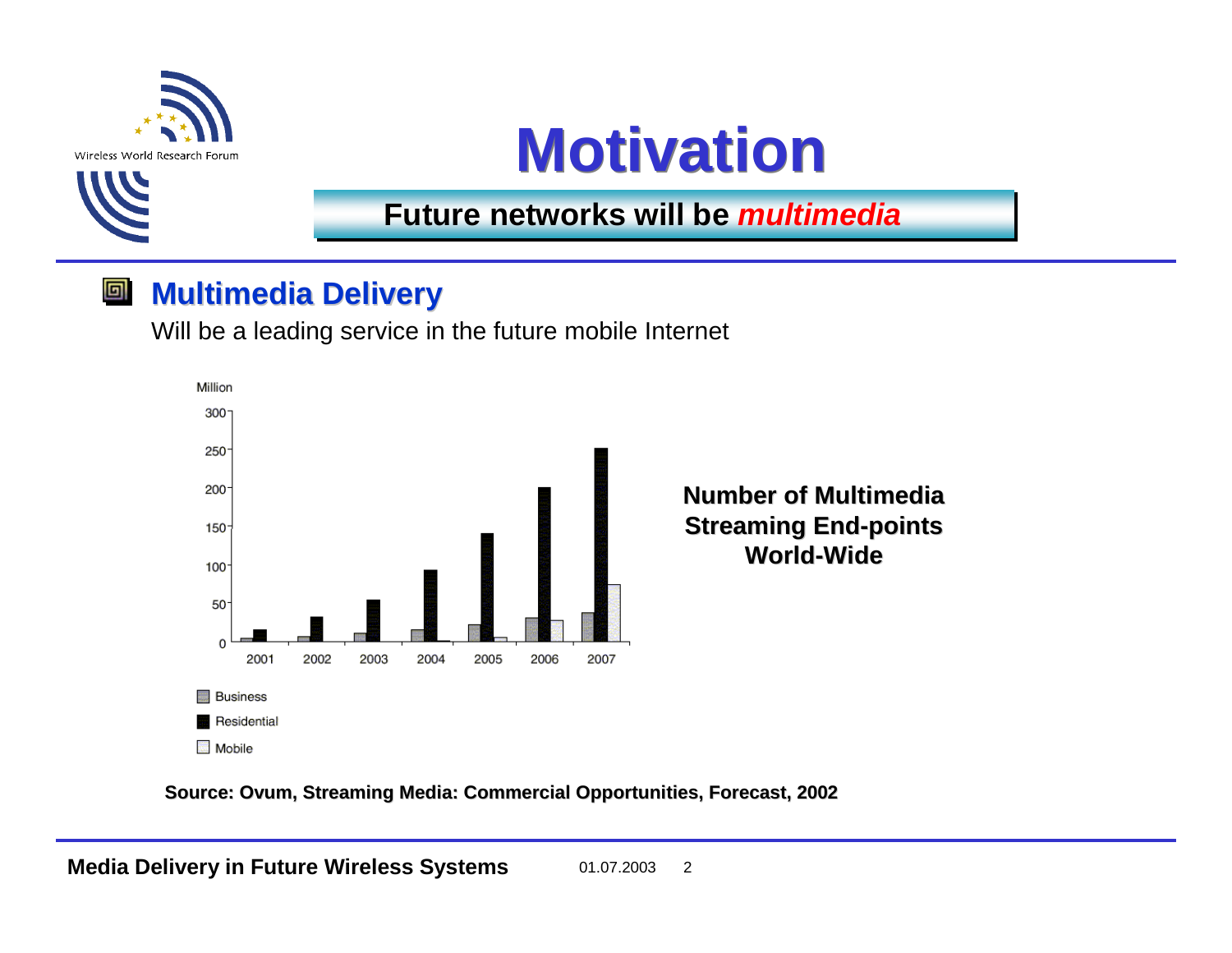

# **Motivation Motivation**

## **Future networks will be** *heterogeneous*

#### $\vert \Box \vert$ **Network Access Technologies**

Modem, ISDN, xDSL, Ethernet, ATM, GSM/GPRS, UMTS, WLAN, etc. Different characteristics for loss rate, bandwidth, etc.

## **Devices Devices**

Varying Screen Sizes, Processors, Memory, Power Supplies, Interfaces, etc.

## **图 Applications**

Interactive/non-interactive, realtime/non-realtime, unicast/multicast, adaptive/non-adaptive

E.g. IP Telephony needs low delay, Video-on-Demand needs bandwidth

## **Users**

Different technology background and QoS requirements



**'Normal User' 'Normal User'**

**likes to have an likes to have an'on/off' button 'on/off' button**



### **'Cyborg'**

**wants to specify wants to specify the importance of the importance of certain parameters certain parameters**

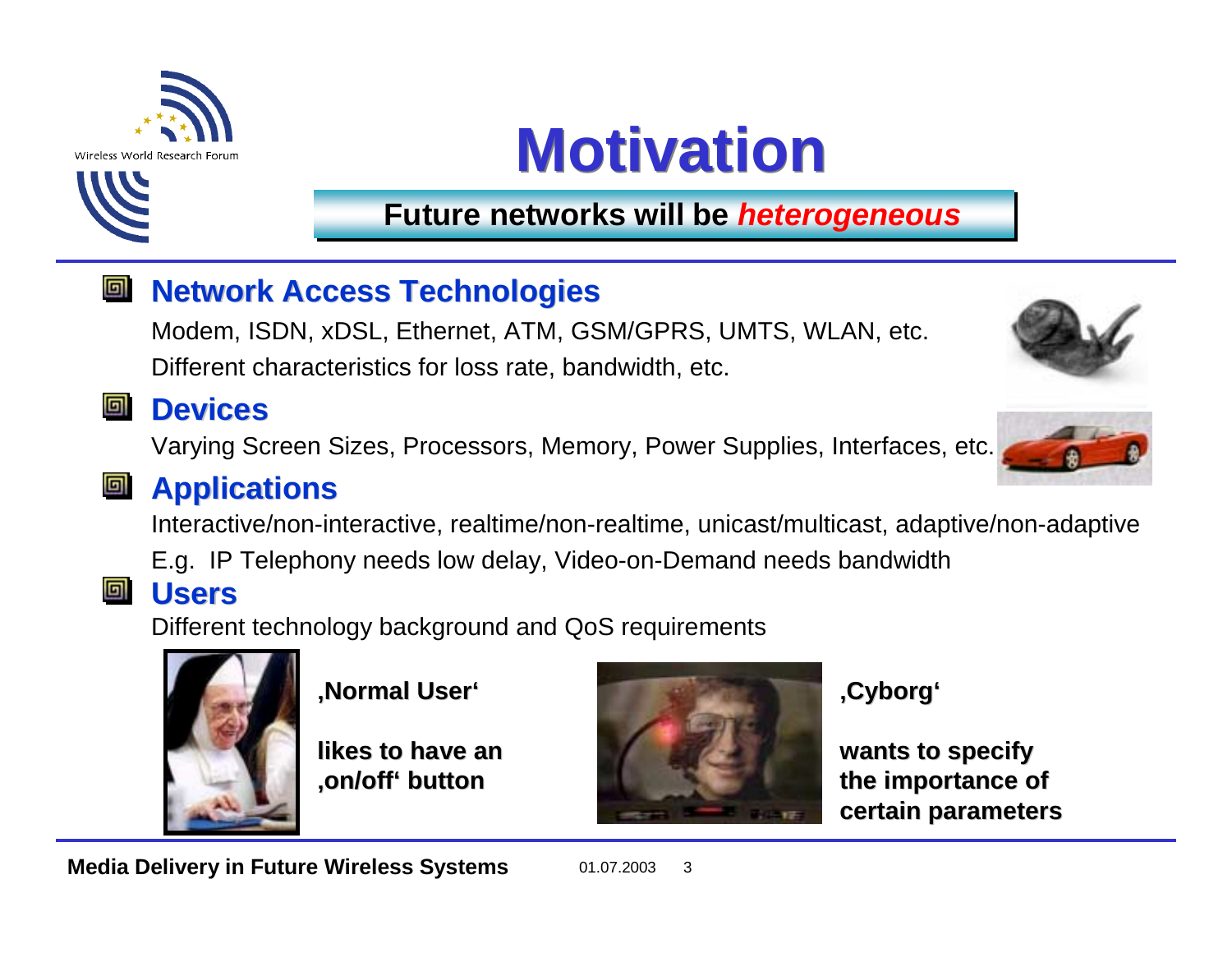



## **Motivation Motivation**



### **Future networks will be Future networks will be** *Mobile Mobile*

#### **Terminal Mobility Terminal Mobility** OI

support physically moving the device and eventually connecting to a foreign network

#### 回 **User Mobility User Mobility**

supports to change the device and to have access on personal set of services in foreign networks

## **Session Mobility Session Mobility**

supports to maintain ongoing multimedia sessions during user and terminal movements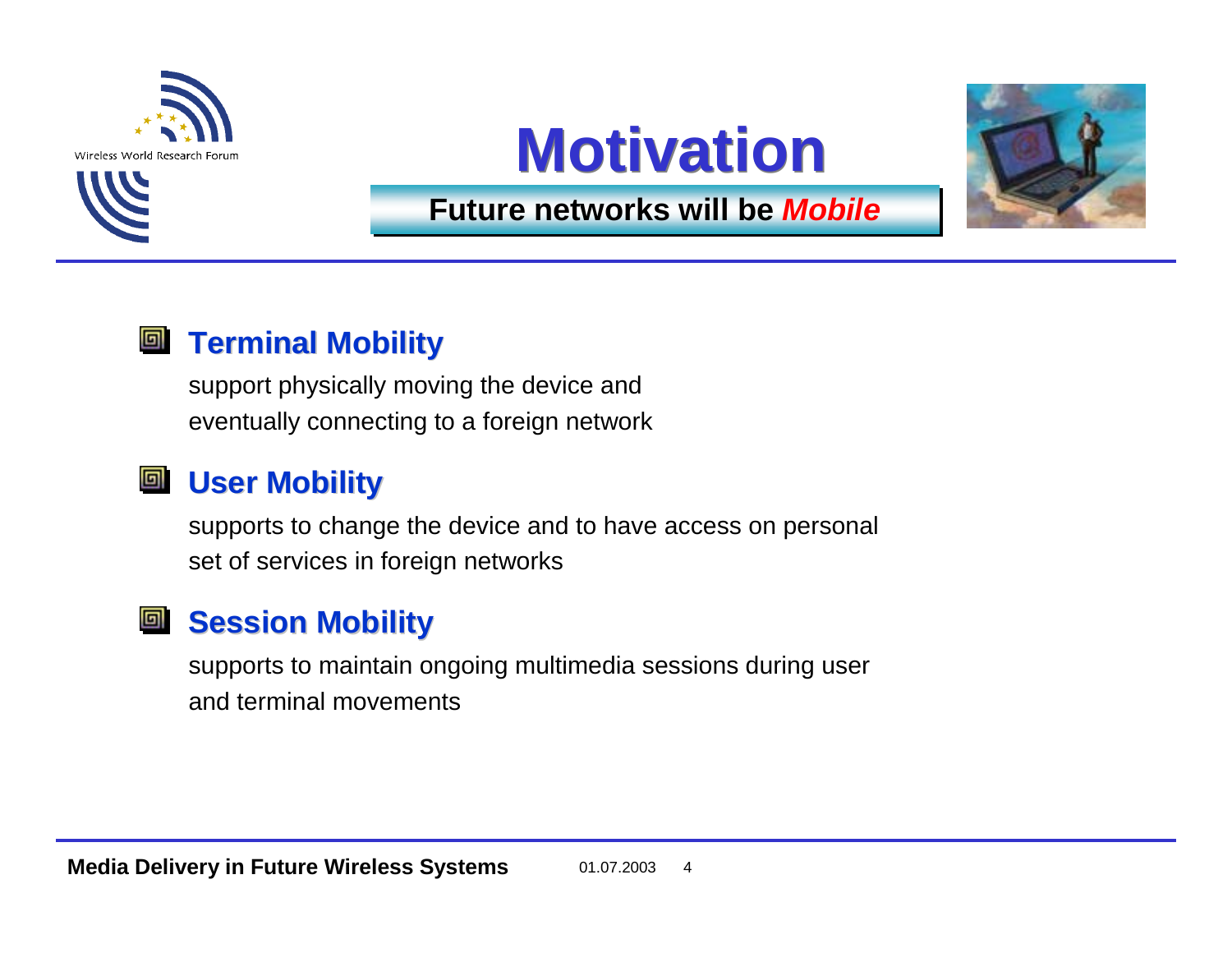



## **The Challenge The Challenge**

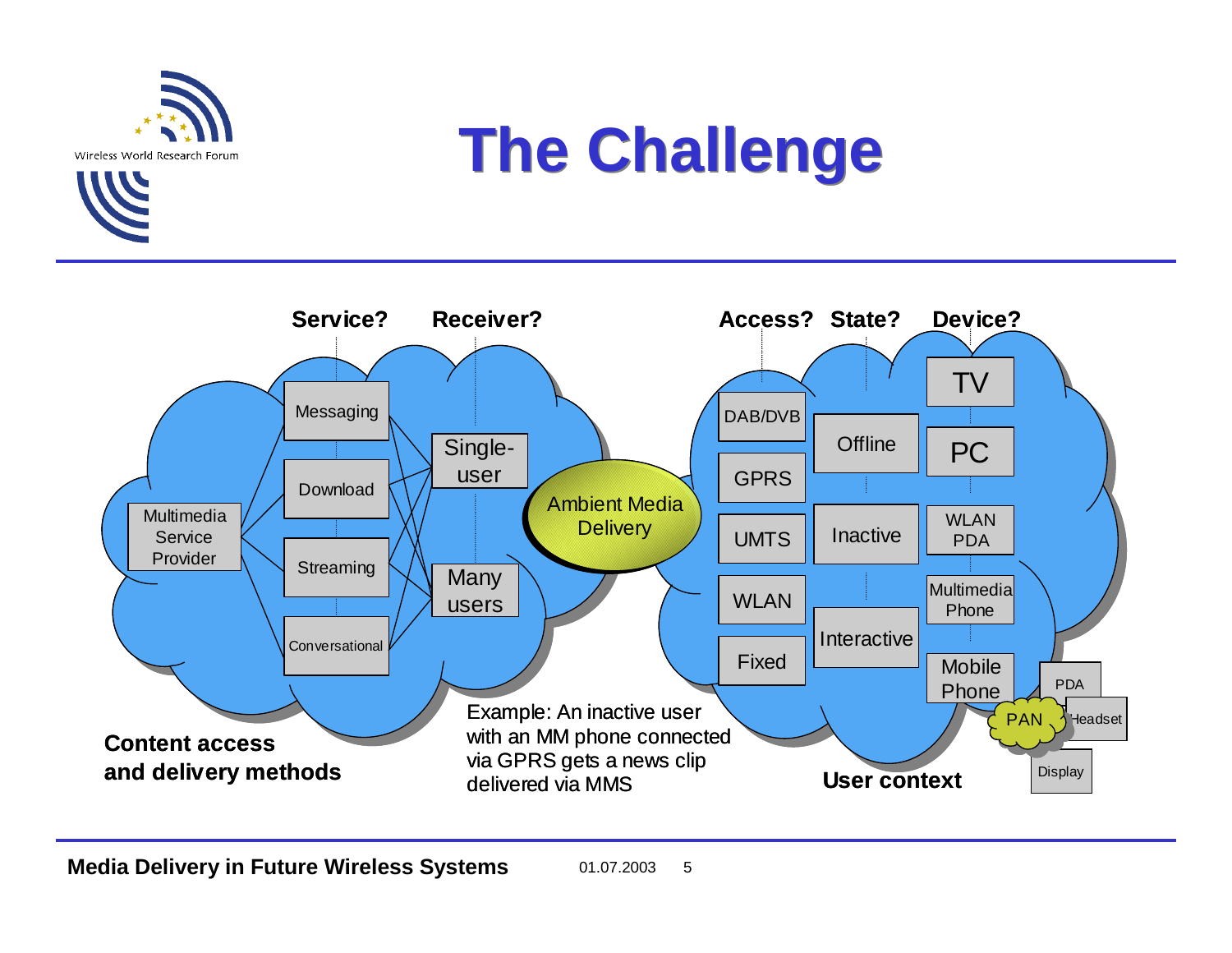



# **The Challenge The Challenge**

#### <u>ا ا</u> **Ambient Multimedia Delivery Network Ambient Multimedia Delivery Network**

- $\Box$  Hiding the complexity of the underlying heterogeneous transport networks and enddevice environments to multimedia service providers and operators.
- $\Box$  Enabling efficient and high-quality multimedia delivery to large heterogeneous user groups.
- $\Box$  Providing common architectural support of communication- as well as consumptionoriented services.
- $\sqcup$ Access and terminal transparency for providers of services and content
- $\sqcup$ Support of multi-provider, multi-domain scenarios using different business models
- $\Box$  Control of media delivery needs to be possible not only for the recipients but also for the content providers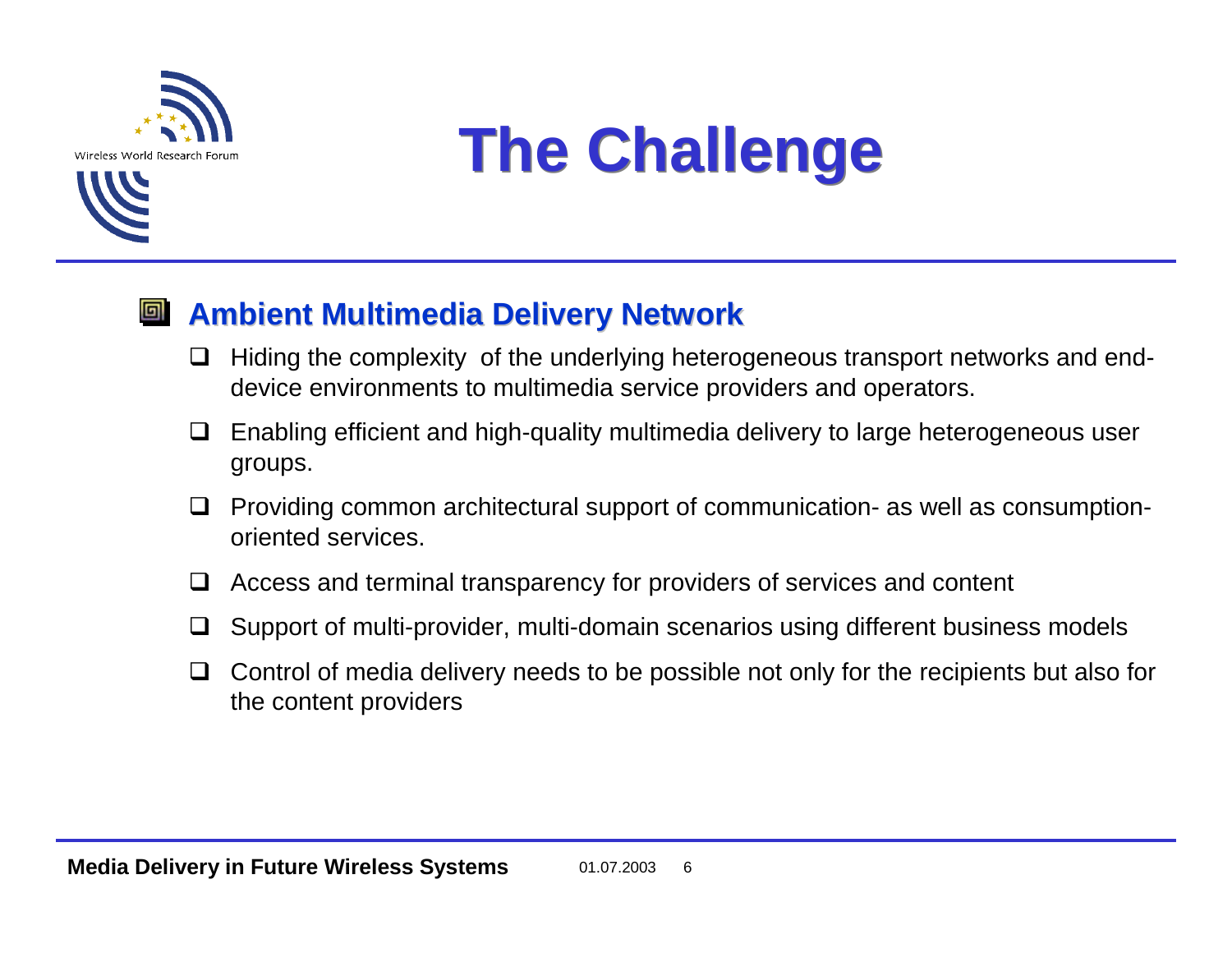



#### **Ambient Multimedia Routing Strategies Ambient Multimedia Routing Strategies**  $|\blacksquare|$

- $\Box$  Selecting optimal path(s) through the 'wireless world' regarding resources and preferences from users and operators.
- $\sqcup$  . Disjoint path delivery for individual media streams
- $\Box$ Optimal selection of delivery means (broadcast, multicast, unicast, anycast)

#### **Ambient Multimedia Adaptation Strategies Ambient Multimedia Adaptation Strategies** $\vert \blacksquare \vert$

- $\Box$  Optimizing the transmission parameters during a running session regarding resources and preferences of content providers and recipients.
- $\Box$  Optimization of the mix of available adaptation means
	- $\Box$ Codec/Content related
	- $\Box$ Protocol related
- $\Box$  Support of adaptive network nodes and adaptive end-systems